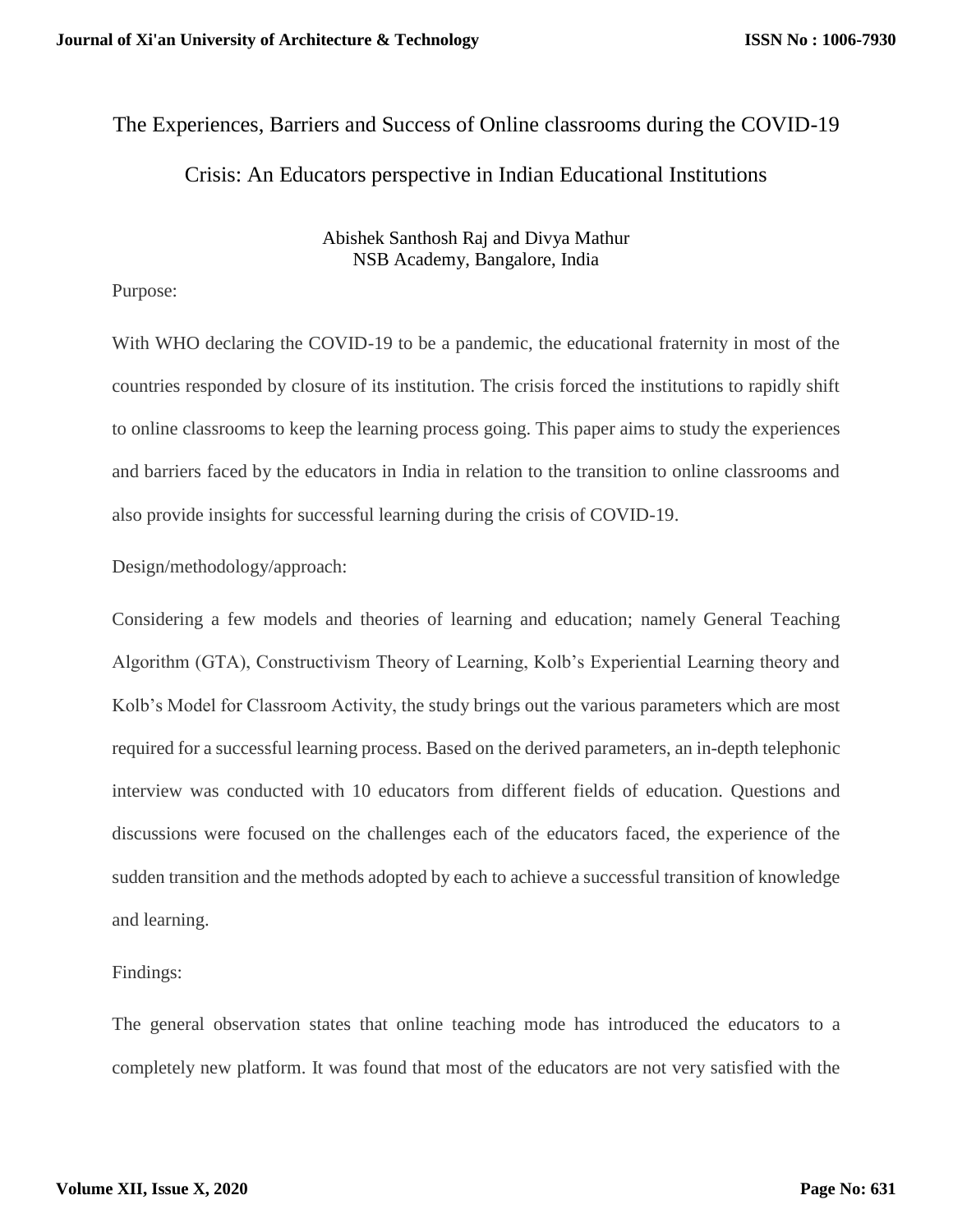process and are also finding it very difficult to motivate the students and maintain their interests. Technology was another challenge for a few instructors and the network connectivity was a huge issue for effective functioning of the sessions. It was found that there were a lot of barriers in fulfilling most of the essentials for a successful learning derived from the four models and theories.

Originality:

The study on the transition of classroom learning to online environment during the times of crisis is one of its kind and very few researches have been done on the same lines. The study carried out here was focused towards providing a solution to the barriers faced by instructors and thus the interviews conducted with the instructors from different institutions were one on one over telephone.

Research limitations/implications:

This study is done on a smaller scale yet considering educators from different part of India. The finding and the method of study can be a base for further studies to work on the means for successful transition and learning using the online platform not only during the times of crisis but during normal times as well. The study could further be extended by comparing the challenges faced between educators from different disciplines and can be extended into other countries. Researchers can also consider the use of other theories of learning.

Practical implications:

The main focus of this study is to provide a practical solution to all the educators who go through this challenging phase of transition to the online system of education. The educators would be able to relate with the results of the study and would be able to implement the strategies suggested to ensure smooth and effective learning process.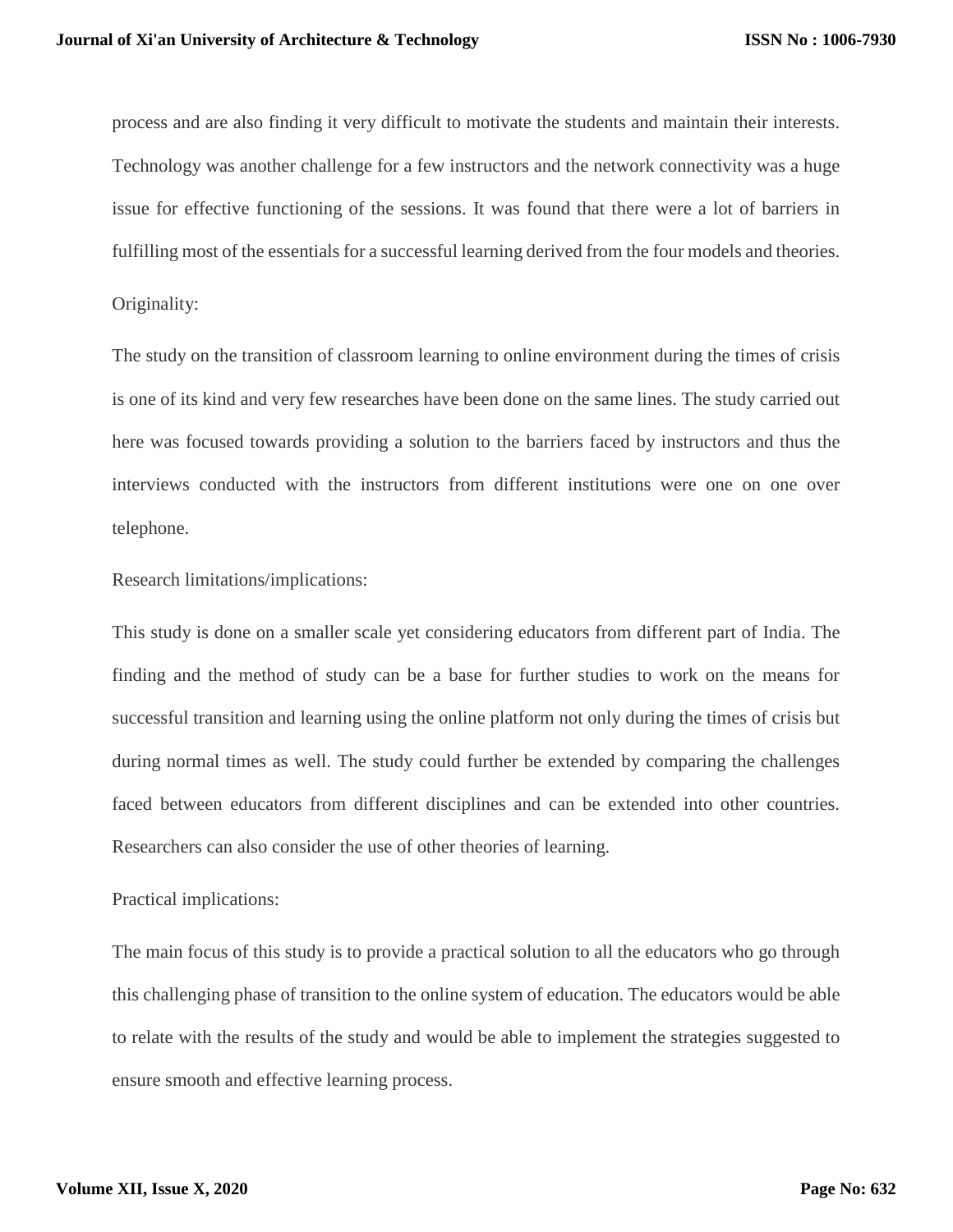## INTRODUCTION:

The COVID-19 has caused a huge damage to the world at large in all the aspects possible and it has crippled the economy in most of the nations. The impact still continues and it is unlikely to predict when it would come to a halt. The COVID-19 outbreak was declared a pandemic by the World Health Organization on 12<sup>th</sup> March, 2020 (WHO, 2020). This triggered responses across all sectors in most of the countries and the educational sector also responded to the declaration by taking a call to close the educational educations. The closure of educational institutes was based upon the assumptions and evidences from influenza outbreaks that the transmission can be reduced and interrupted by reduction in social contact (Jackson C, 2016 ). (Tian H, 2020), the author of a pre-print article stated that school closures has contributed to an extent in the control of spread of the outbreak in China. This however, does not have enough data to support the claim. A systematic Literature review done in the year 2018 by (Bin Nafisah S, 2018) states that the closure of schools reduced the peak of the influenza outbreak and also stated that earlier the closure of schools greater the decrease in the outbreak. A similar literature study in 2015 conveys that social distancing practice inclusive of closure of educational institutions resulted in wide variation in the spread of the outbreak (Rashid H, 2015). Various educational institutions in India took the precautionary step at an early stage and closed the educational institutes.

This gave rise to the option of conducting classes online. Meanwhile, online education was picking up pace in the educational sector where there were many courses, certifications and even degrees being offered through online learning. (Allen, 2014), stated in a study that the online mode of instruction will be very critical for higher education in the years to come. The ease of access to the internet and the flexibility of taking courses online have made the idea of online learning a part of the system of education (Li, 2008) (Luyt, 2013). The considerations of the affordability of the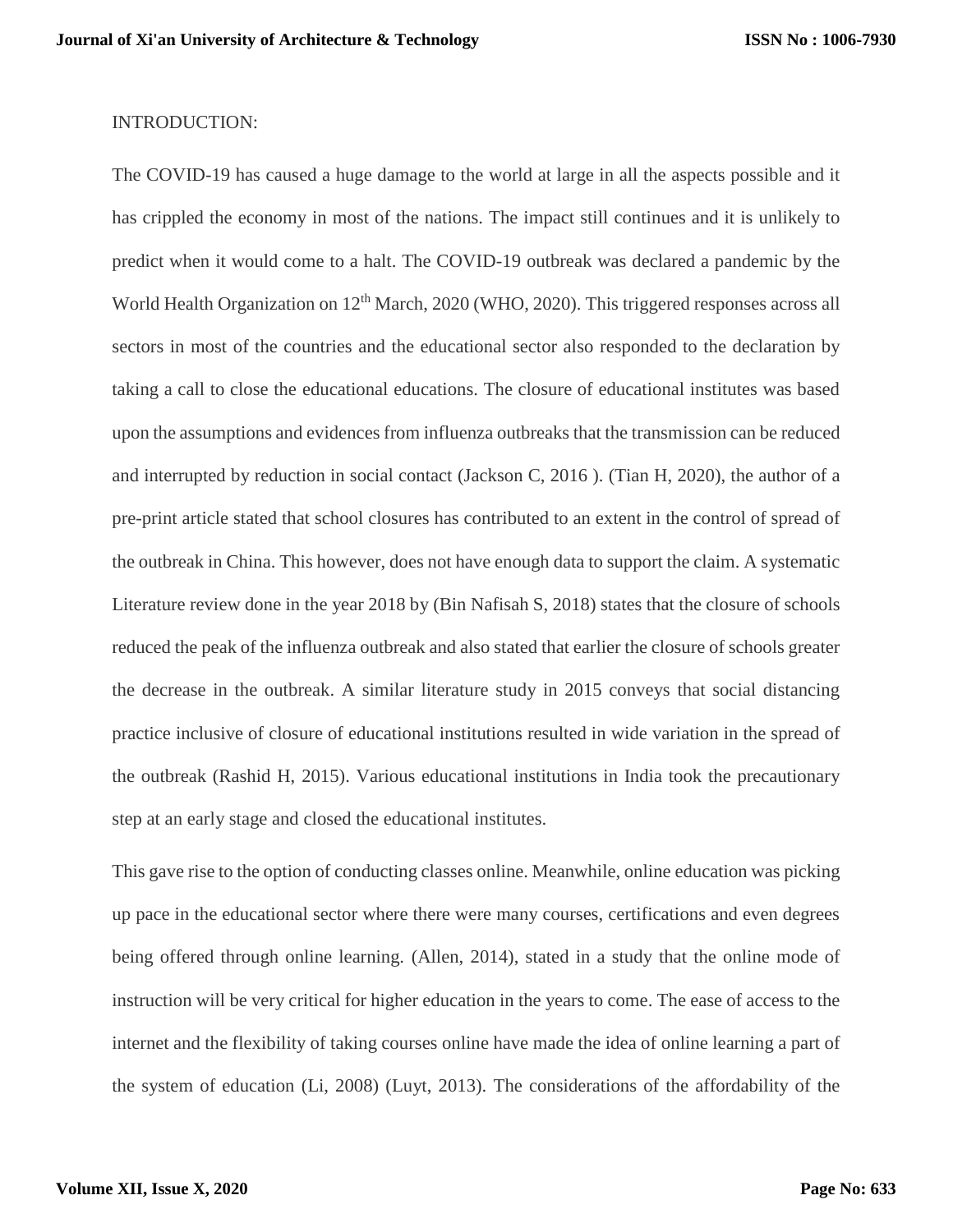classes conducted online and the technological feasibilities, the demand of the students seem to be shifting more towards online education (Limperos, 2015). With the demand in place many institutions began shifting or offering few of its courses online. This led to a lot of changes in the management of the online education. Faculty of online education started working on blending online and classroom program way back in the early 90's (Julie Tallman, 2005). The teachers in most of the field had actually started turning to internet and the World Wide Web as a medium for learning and teaching (Chris Hughes, 1998).There were a lot of studies focused on find the challenges and issues faced by the stakeholders of online education which was consolidated in the form of Systematic literature review by (Mansureh Kebritchi, 2017).

Quite a few number of studies done by (Berge, 1998) (Coppola, 2001) (Anderson, 2011) (Baran, 2011) (Chang, 2014) and many others focused on addressing the issues faced by instructors focusing on the various factors such as changing roles, time (Capra, 2011), Teaching styles (Choi, 2006) (Juan, 2011). Though these studies addressed the issues faced by the instructors handling sessions online and came up with solutions, it would not be applicable and be of much relevance in the current context as the situation is completely different. Considering the studies done earlier, they were all done on a well planned online classroom program. The contents were prepared for an online course and the syllabus and multimedia were completely prepared well in advance. It was just a moment of transition challenge for educators to get used to the system which was more supportive. The instructors were provided training on the use of the system and its features before conducting the sessions online (Mansureh Kebritchi, 2017).

The situation at the moment is completely due an unexpected occurrence of event. At this juncture of the pandemic, with the closure of all educational institutions, the educators were forced to take their classes to the online environment with neither any prior experience nor training. They were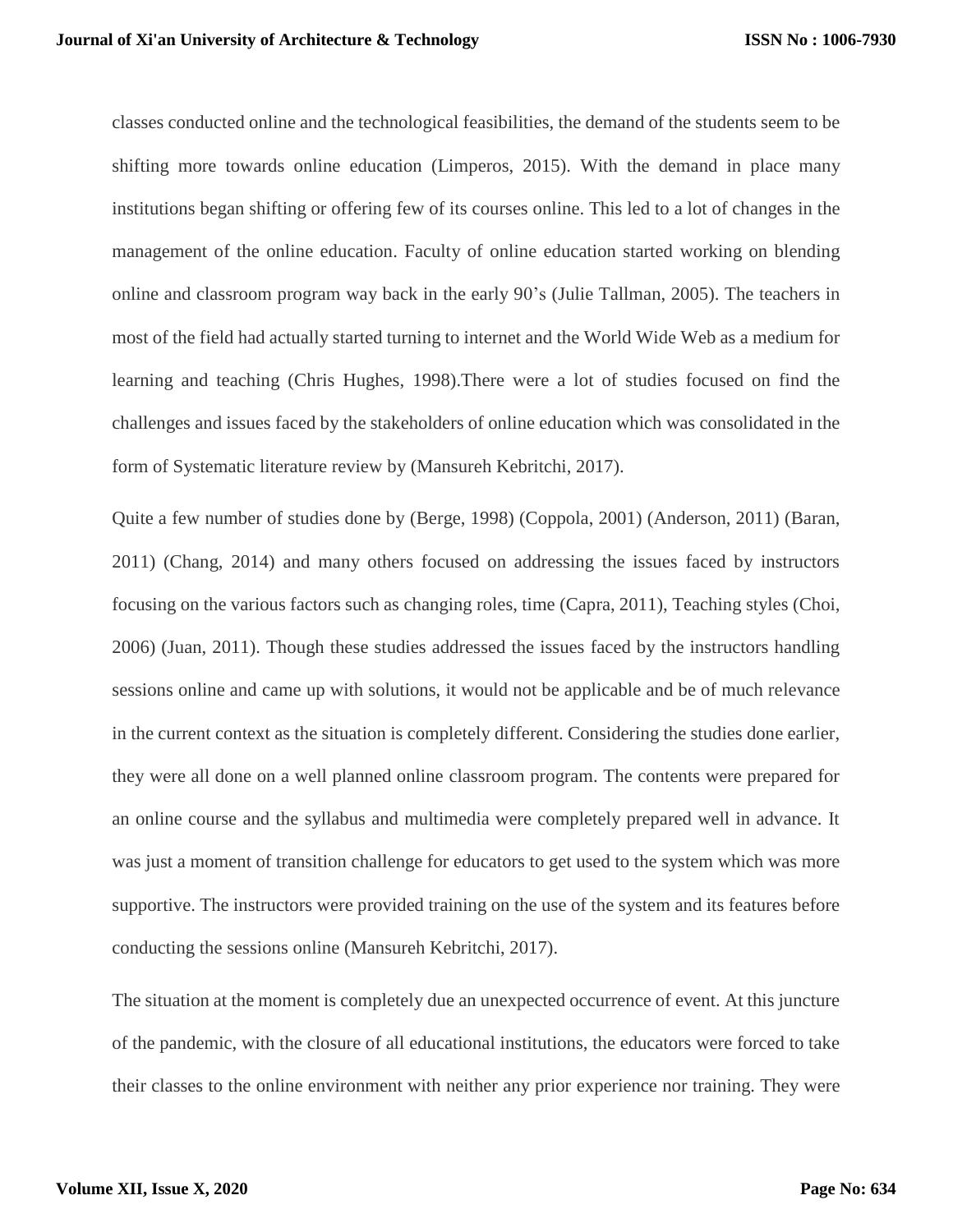completely baffled with the instructions as find the right platform and getting used to it became a challenges. Moreover, with the syllabus designed for an offline classroom setup, the task became even more tedious. The situation was even worse in India as most students had gone back to their hometown due to the lockdown mandate and the Internet connectivity became a huge problem for most of them to connect to the online classes. There also existed the issues of unavailability of computer systems. With all these going around, this study aims to understand the barriers and challenges faced by the instructors in India in conducting the classes online and possibly provide a solution to those challenges. The study takes into consideration a few models and theories namely General Teaching Algorithm (GTA), Constructivism Theory of Learning, Kolb's Experiential Learning theory and Kolb's Model for Classroom Activity and aims to connect the requirements of an instructor in making sure that learning happens with the practices and the effectiveness of the learning process carried out in the online setup. This paper starts with an understanding into the theories and models of learning used in the study, followed by the methodology and then the results of the study is discussed and recommendations are given in the form of practical and theoretical implications.

## **THEORIES**

A good amount of studies have been done on the concept of learning and education and a lot of theories and models have been developed in the past and it continues to be developed. The literatures were focused both from the student's and the instructor's perspective to understand the teaching and learning preferences (Wilson AL, 1989) (Quay, 2003) (Kolb K. A., 2005) . Researchers also focused on integrating theories of learning like integrating social learning approaches into the traditional methods of learning (Nichols, 2009). The theories and models used in this study is discussed here.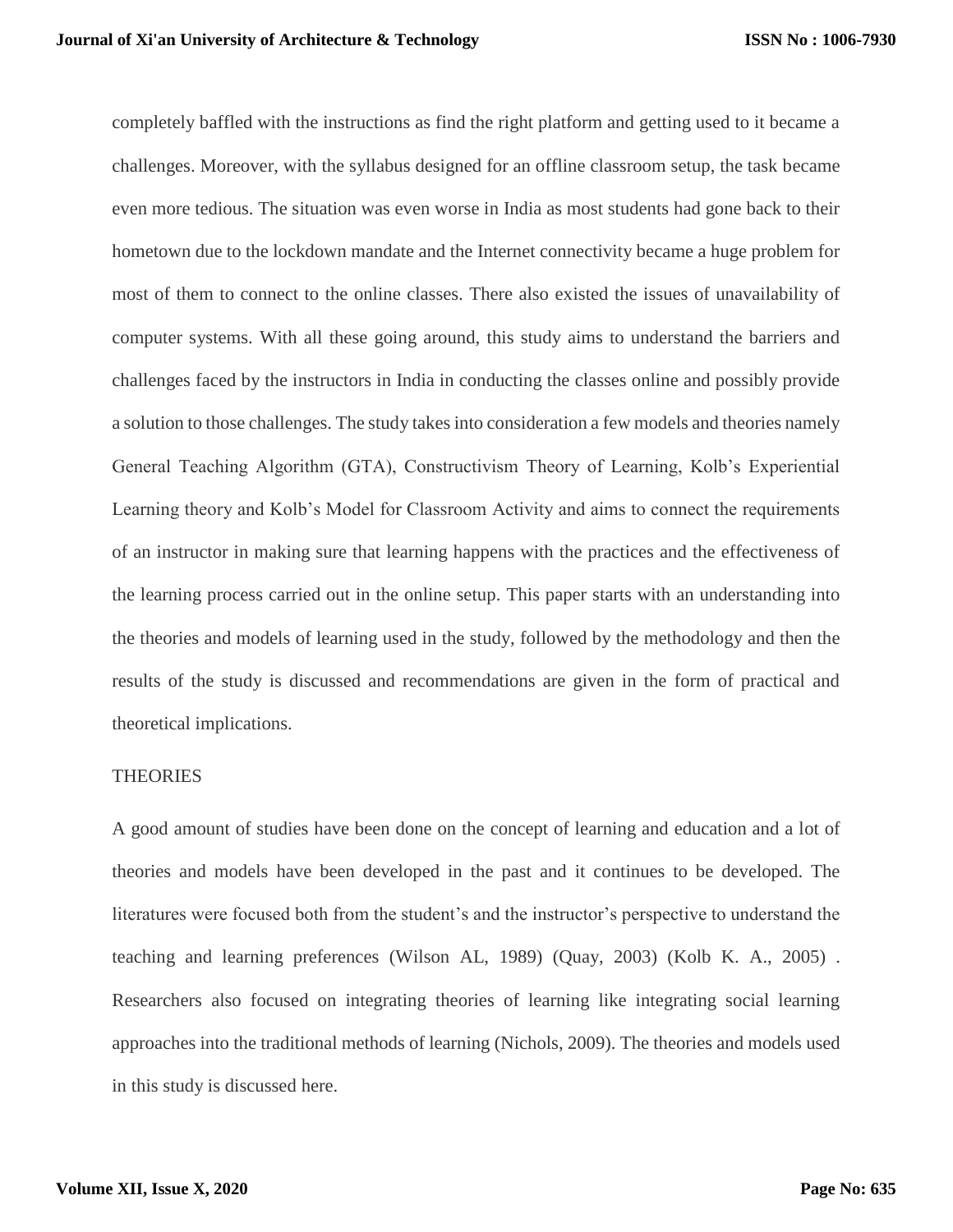# **Constructivism Theory of Learning:**

The theory has its base on the observation and scientific study on how people actually involve in learning (Bada, 2015). The theory of constructivism is a theory found in the field of psychology that tried to understand the pattern of how people acquire knowledge and learn. This considers the learners to be a very active agent in the knowledge acquisition process (Bada, 2015). The theory has been studied by many researchers including (Bruner, 1961) (Piaget, 1980).

The Pedagogical goals of the learning environment of constructivists given by (Honebein, 1996) were considered for the study. Here, the seven goals mentioned focuses on the following aspects:

- Letting the students decide how they would learn
- To provide a scope for multiple perspectives
- To integrate learning in a realistic context
- To provide student centric learning
- To ensure Social experience learning
- To use multiple modes of representations
- To imbibe awareness about the knowledge construction process

From the above pedagogical goals, it is expected that the focus tends to shift from the teacher to the student and it becomes more student oriented. In this type of learning process, the student are said to have at most interest and involve actively. In this theory, there is a lot of scope for interactions between the educator and the student and the instructors assist the students in constructing their own knowledge. Here, the students are meant to work primarily in groups and the process is considered as important as the product. Considering the effectiveness of the learning theory, this was taken to study the effectiveness of the learning process in the online classroom.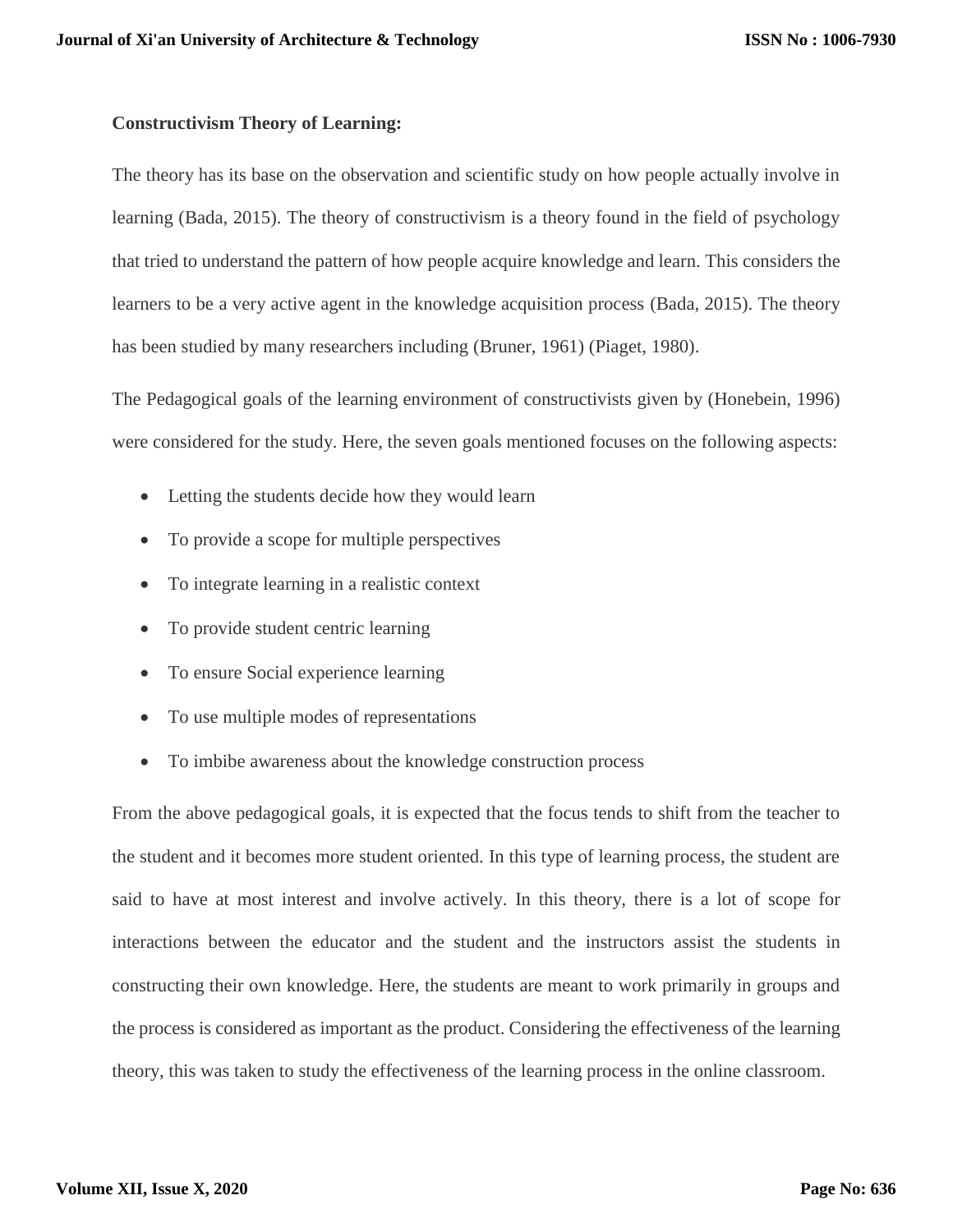# **Kolb's Experiential Learning Theory (ELT)**

The Experiential Learning theory by Kolb explains the intricacies and complexities of teaching in classrooms (Kolb, 1984). The ELT model is used to understand the learning stages and the different ways in which people receive new information and process the information. It also emphasizes on the concept of how experience makes learning effective and meaningful (Akella, March 2010). (Boud D, 1985), describes that this model can be used to describe the learning process with a focus on turning experience into learning. Reflection on experience is also a focus here where it enables comprehension, making sense of the circumstances, responding to questions, making connections that are necessary and thus increasing knowledge and the overall effectiveness in learning (Wilson AL, 1989). ELT describes four stages of learning cycle namely Concrete experience, Reflective observation, Abstract conceptualization and Active experimentation. Learners tend to go through this cycle many times during their learning process (Akella, March 2010). The process of learning is conceptualized by kolb into four major components: "Plan, Act Observe and Reflect" (Zuber-Skerritt, 1992) Focusing on the four stages, the Concrete experience stage explains that students learn by being more open minded and being adaptable. This stage is also termed as the "Do" stage. The Reflective observation stage is the stage where the learners try and reflect on their observation and examine their experiences in the learning process and this stage is the "Observe" stage. Abstract conceptualization stage is where student go about using logics and ideas and develop concepts. This is the stage where more of their cognitive ability is used and is termed as "Think". The fourth is the Active experimentation or the "Plan" stage where theories analyzed are used for future predictions on reality to make decisions.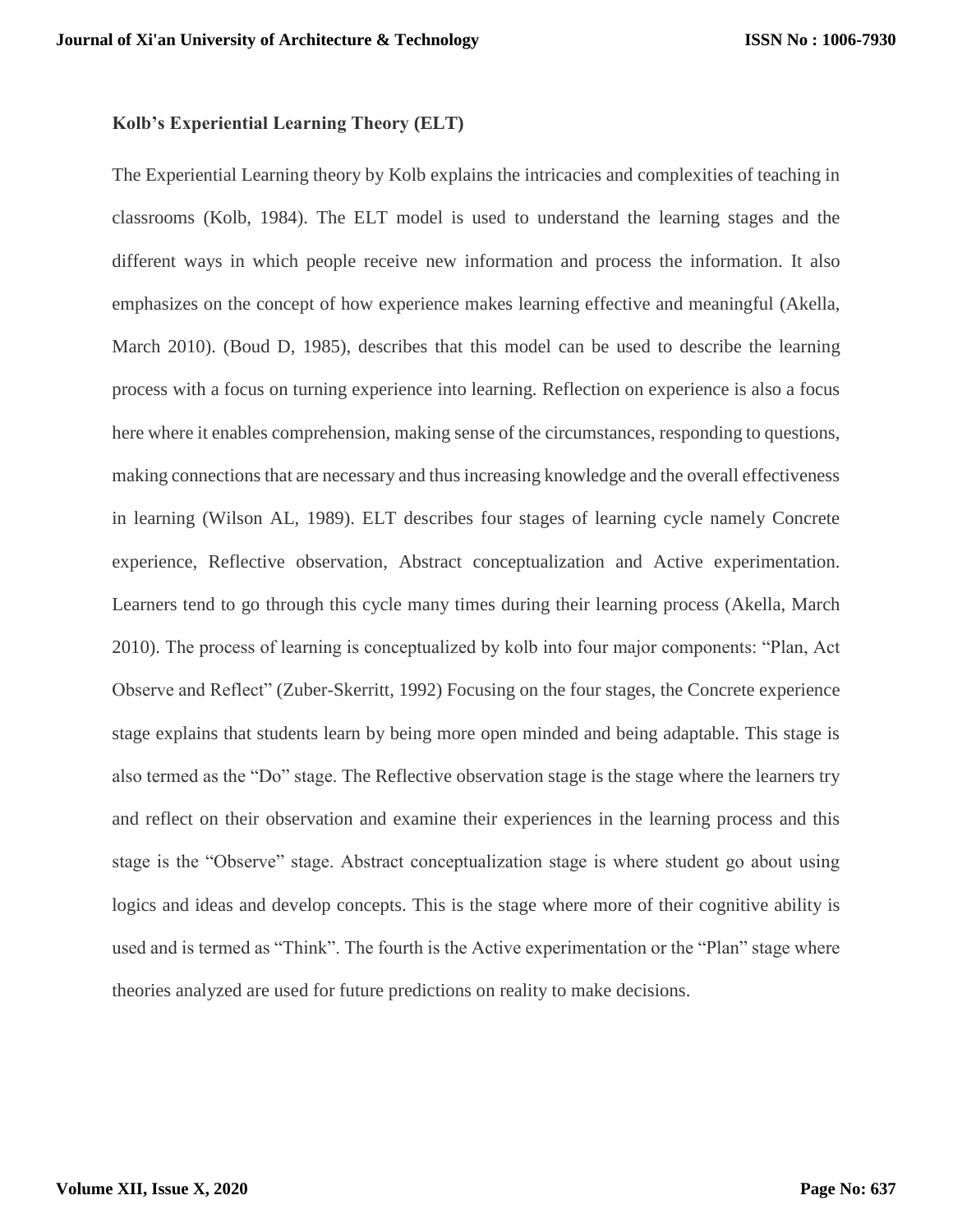The components from Kolb's Experiential Learning Theory "Plan, Do, Observe and Think" were considered to derive the essentials an educator needs to consider for a perfect learning process to occur.

# **General Teaching Algorithm (GTA)**

GTA is sourced from a seminal work by (Klauer, 1985) titled "Framework for a theory of teaching". The work contributed to various structures and forms of teaching. Teaching is considered to be an interpersonal activity which is directed towards learning and the effectiveness can be defined with the learning of the students (Klauer, 1985). The literature gives more insights into teaching being an interactional process which must involve a teacher and one or many students. And interactions in the context of teaching must involve teacher exerting an influence over the students' activity and the students exerting influence on the teacher's activity (Klauer, 1985). The General Teaching Algorithm is based on five major questions which act as a core for the Algorithm. These questions address how a teacher has to respond to the students at various phases during the learning process. The GTA contains the following questions:

- Is learner motivated?
- Has learner the information needed?
- Has learner understood everything?
- Can learner remember information?
- Can learner transfer information?

Klauer also states that if a question is answered affirmatively, then the teacher will have to do nothing but if the questions are negative, it is the duty of the teacher to provide aid to the learner. The algorithm clearly portrays the interactive relationship that needs to be there between the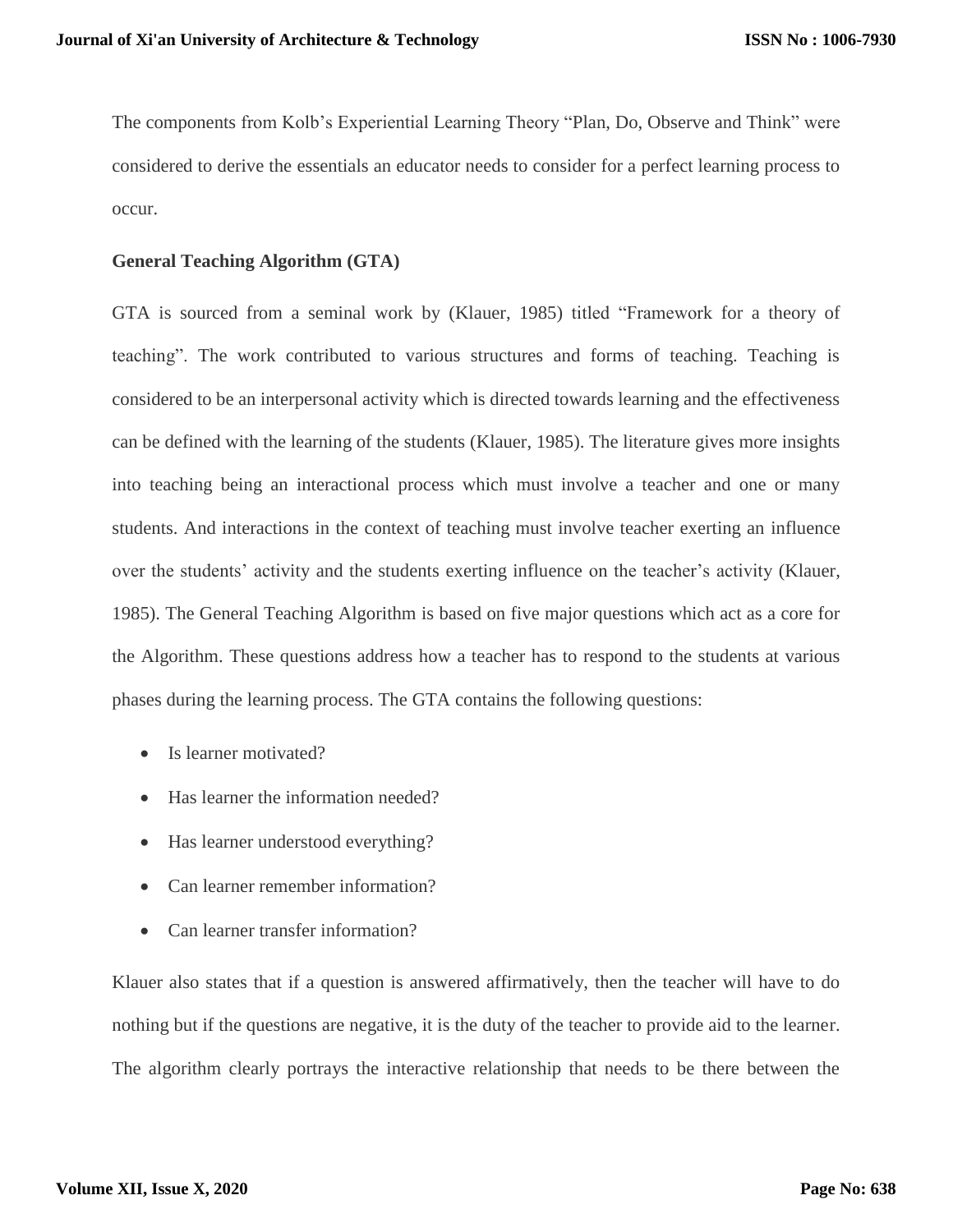educators and the learners. The flow also clearly shows the journey an educator takes along with the learner. The educator has to make sure that right from the aspect of motivation of the learner till the learner is capable enough to transfer the learnt information the instructor has a role to play. This study also considers this algorithm to derive the role an instructor has to play from the moment a course starts till it ends. The derived parameters were considered as a part of the interview questions to the interviewees. Considering the role an educator is supposed to be playing, it was tested if they still are able to play these roles in the online environment.

#### **Kolb's Modified Model for Classroom Activity**

(Manilla D. Svinicki, 1987)**,** published a work modifying the model of kolb for classroom activity. This modified contribution to the application of learning in an experiential manner is significant as it incorporates a wide range of classroom activities that takes the student through the complete cycle of learning and gives them experiences from multiple perspectives (Alice Y. Kolb, 2006). The model considers students as a receiver and students as actors and various activities which requires the students to be actors and the students to be receivers is listed. This method of experiential learning also calls for holistic evaluation methods that would cover all areas of student learning experiences (Sprau, 2001) (Mellor, 1991). This modified model serves as an integrated framework for the application of the experiential mode of learning in different academic learning environments (Alice Y. Kolb, 2006).

For the purpose of our study, the various methods of teaching that cater towards students as a receiver and students as an actor is considered. From among these, the methods that are used in classroom setup by the educators for experiential learning is discussed with the interviewees and the scope for implementing the same in the online platform was discussed. The idea of experiential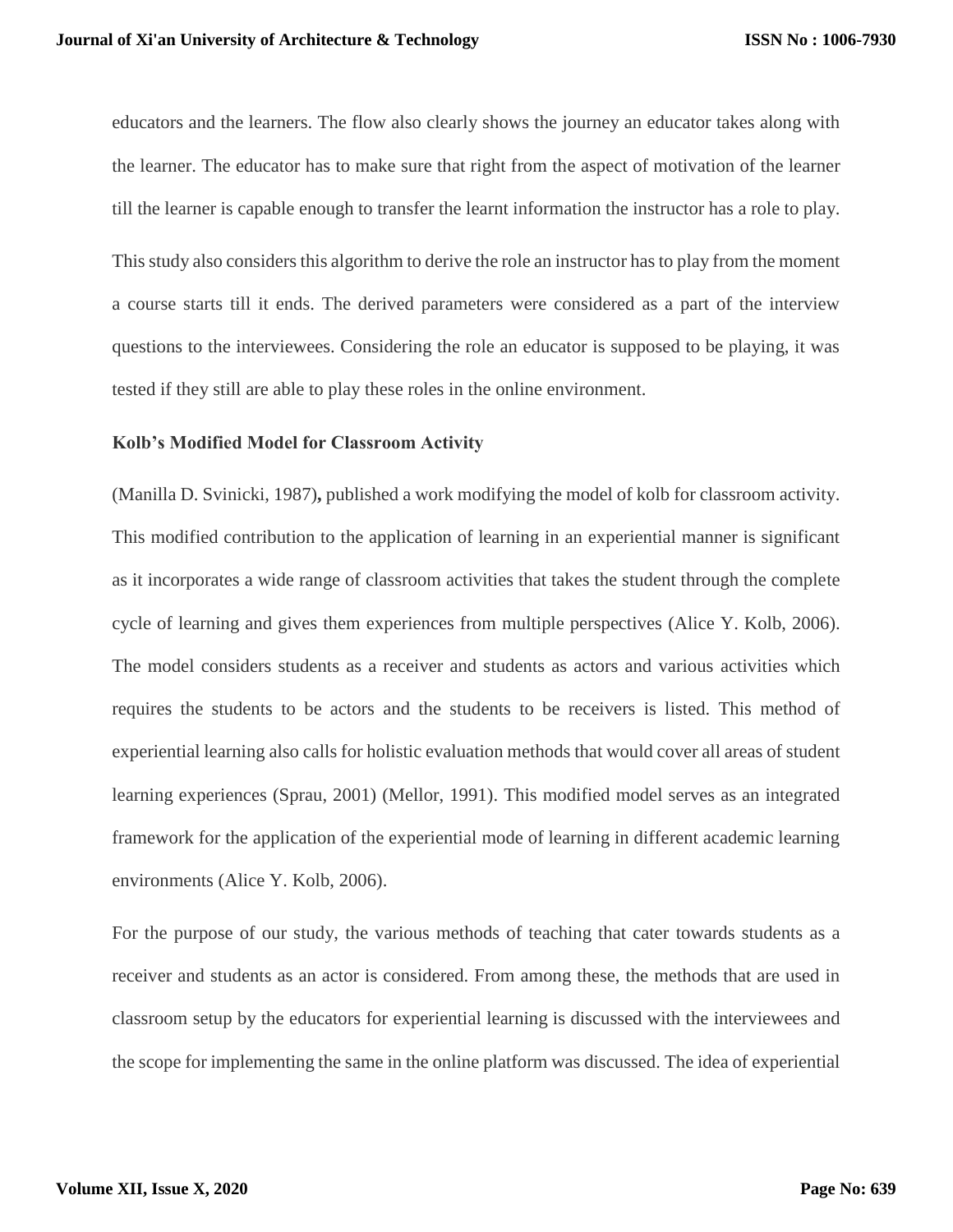learning being one of the most effectives ways of contributing to the learning process is considered and the level of implemented such in the online space is also noted.

### METHODOLOGY

To overcome the challenges face by most of the educators in handling classes in an online setup during the COVID-19 crisis, the authors decided to go ahead with an in-depth interview method to better understand the concerns of the educators. A total of 10 educators who belong to the teaching fraternity in various disciplines were interviewed. The educators interviewed were those who had at least taken classes for one month online. The student audience of the educators ranged from Primary school and high school kids, Undergraduate student of Arts and Science, Engineering, Nursing, Commerce and Post graduate students of Management. The idea behind selecting educators from various fields was also to identify the common challenges faced by all educators irrespective of the domain taught. The study was specifically confined to India and the selected interviewees were from different parts of India.

The theories were carefully picked to provide a solid understanding of the effective methods of learning and the roles of educators to make sure of an effective transfer of knowledge. Four theories and models were identifies and a set of 25 parameters were derived from them. These parameters were further narrowed down by consolidating similar parameters and finally arrived at seven major parameters based on which the educators were interviewed. With an idea of covering the whole process of learning, the questions to the Educators were focused on educator's role as motivators (Klauer, 1985), the various means and methods used by educators to facilitate information sharing (Klauer, 1985) (Honebein, 1996), the opportunity to evaluate the level of understanding of the students (Manilla D. Svinicki, 1987) (Klauer, 1985), the scope for interactions and student participations in the online setup to promote social learning (Klauer, 1985) (Honebein,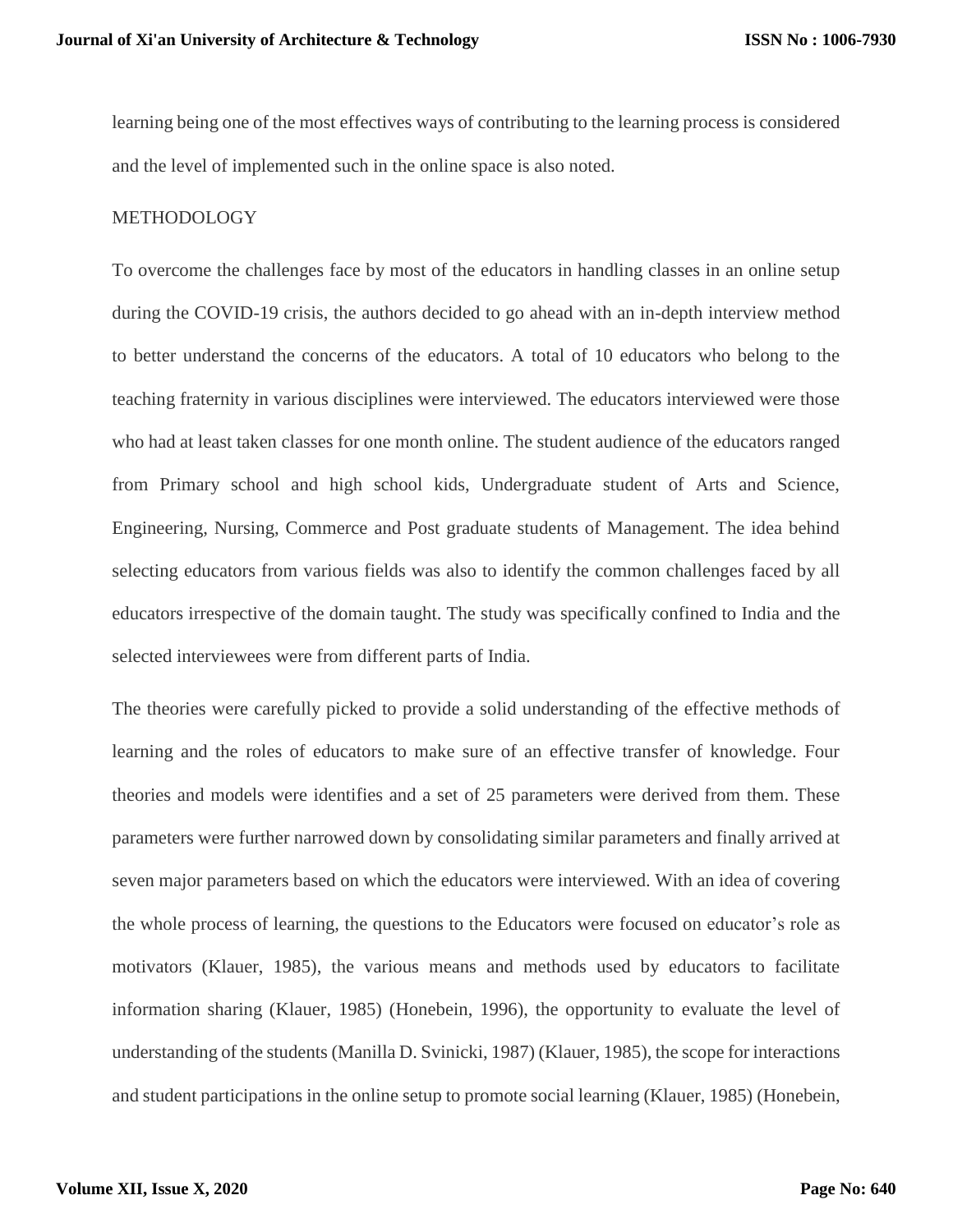1996) (Kolb, 1984) (Manilla D. Svinicki, 1987), the scope for knowledge sharing by the learners (Klauer, 1985) (Honebein, 1996), scope for Activity based learning (Manilla D. Svinicki, 1987) and an opportunity to implement the learning (Klauer, 1985) (Honebein, 1996). The aim was to identify if the educators were able to deliver on the above derived parameters which is required for a successful teaching-learning process.

The Challenges and Barriers faced along these processes were noted and their experience in trying to deliver effectively and the methods they use for smoother transfer of knowledge between the educator and the students were also noted. The Study also touched upon the satisfaction level of the educators. Each of the interviews on an average lasted for about 1 hour 30 minutes and it was conducted over the telephone.

#### FINDINGS

To present a meaningful and well-defined picture, presented first are findings associated with interviews taken and responses recorded for the same. The findings presented are from the interviews taken from educators during the crisis time of COVID-19.

Motivation was considered to be one of the most important roles of an educator (Klauer, 1985) and the same was felt by all the interviewees. It was very much evident that faculty plays a very important role as a motivator for students whether it is classroom teaching or online mode of teaching. The classroom teaching gives a lot of scope to interact with the students. The educators felt that the facial expressions of the students and their body language acted as an indicator of their understanding and presence in the class which was actually missing in the online classroom setup. Continuous participation can also be encouraged in the classroom where as in online mode of teaching, there is only scope for self-motivation from the students end. This also becomes important as some of them find it as a comfort zone as they can easily hide from the eyes of the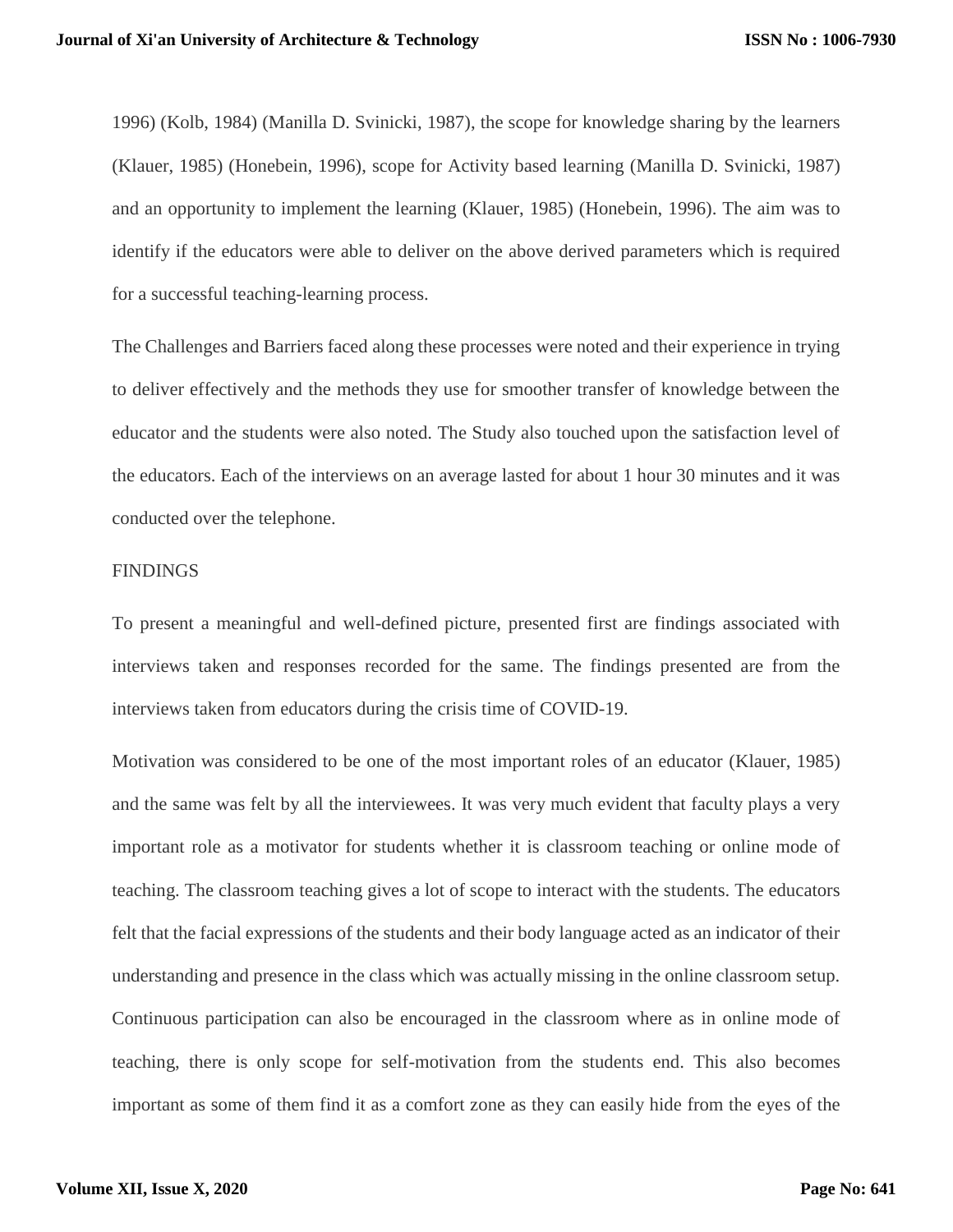faculty. The students also tend to lack classroom discipline and avoid responding much to the faculty when asked to respond. This makes the task of motivating the learners a very tedious one. The information sharing in the regular classrooms is maintained by providing students with reading material, notes, books etc. Similar modes are maintained in the online sessions also and in addition to this, educators are extensively using videos, Power-point presentations and Interactive screens. Most educators felt that the only facility students cannot make use of is physical utilization of libraries which to an extent is compensated by digital libraries as most institutions have given access to the online contents.

An opportunity to evaluate the understanding level of the students was another factor considered important (Manilla D. Svinicki, 1987). All the interviewees felt that the topics covered in the previous session need to be revised in the current session so that connectivity between the topics can be maintained in the class. It is practiced in the classroom mode of learning but when sessions are taken in the online mode it becomes cumbersome as student's response rate is low and equal participation from the student's end is not possible.

Most of the educators are continuously stating that students are very selective in responding and participating in the discussions during online session which make it very difficult to understand the overall receptiveness of the students.

The knowledge sharing in the in-campus mode is done by organizing club activities, group presentations, group discussions, simulation games etc. which makes the learning process much more interesting. In the online mode of learning for most of the categories of students these methods cannot be implemented. To an extent faculty are trying to engage students by assigning individual presentations which gets monotonous after a point of time. The scope for knowledge share and social learning as proposed by (Klauer, 1985) and (Honebein, 1996) is very minimal.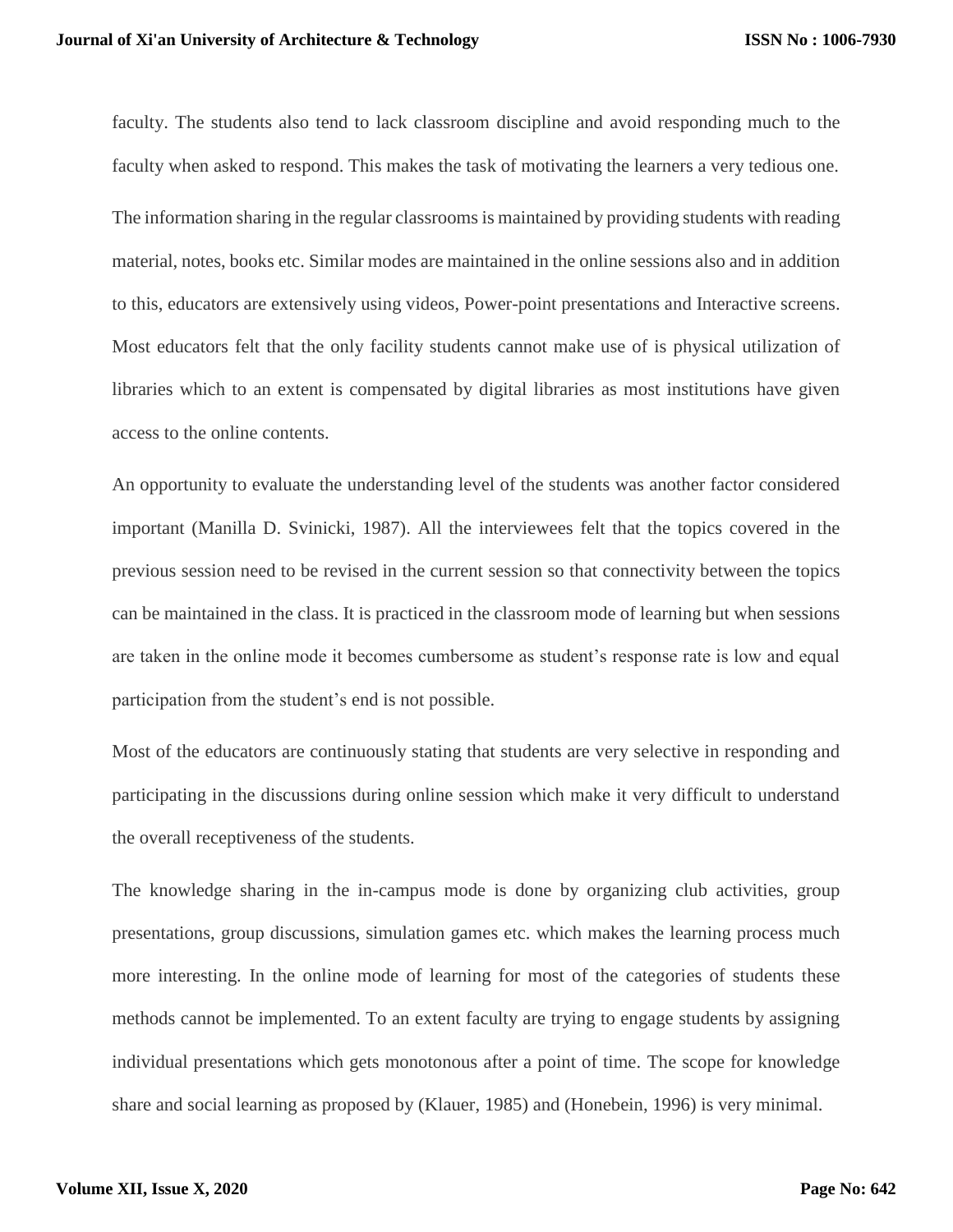Experiential Learning and Activity based learning is completely lacking in online mode of teaching as it requires a lot of personal involvement. The educators did agree with the concept of experiential learning theory by (Kolb, 1984) but it became a challenge for the educators. Live videos or instruction manuals can be shared by faculties but it requires a lot of involvement from the students end which can be implemented for professional courses but for regular school and graduate level, it is not of much use.

The assignments and mini projects are also very effectively used in the regular classroom sessions to authenticate the level of understanding of the students and to provide an opportunity for the learners to implement the concepts learnt. This again is in a much jeopardized state when we go with online mode as data available on the online platforms is utilized. As we are experiencing COVID 19 conditions survey-based studies or visits cannot be organized for the students.

The online mode is still a very new platform for the educators so understanding its resource fullness and various infrastructure issues makes it challenging for them. The classroom discipline, surveillance and face to face interaction are also not possible which makes class engagement very difficult.

The Educators faced a lot of issues with the sudden transition of classes from the offline set up to the online set up. They had to quickly make a few changes about the course outline to suit the online environment by replacing all the activities and discussions planned for the offline environment. All the educators interviewed were not very satisfied with the way things are going and they are trying to do all that is possible to make the learning process smoother for the students with an effective online teaching method. Most institutes have starting working towards equipping their instructors. Faculties are now getting trained in using various tools available online to bring up effective virtual sessions like use of Google classroom, Google forms, Class management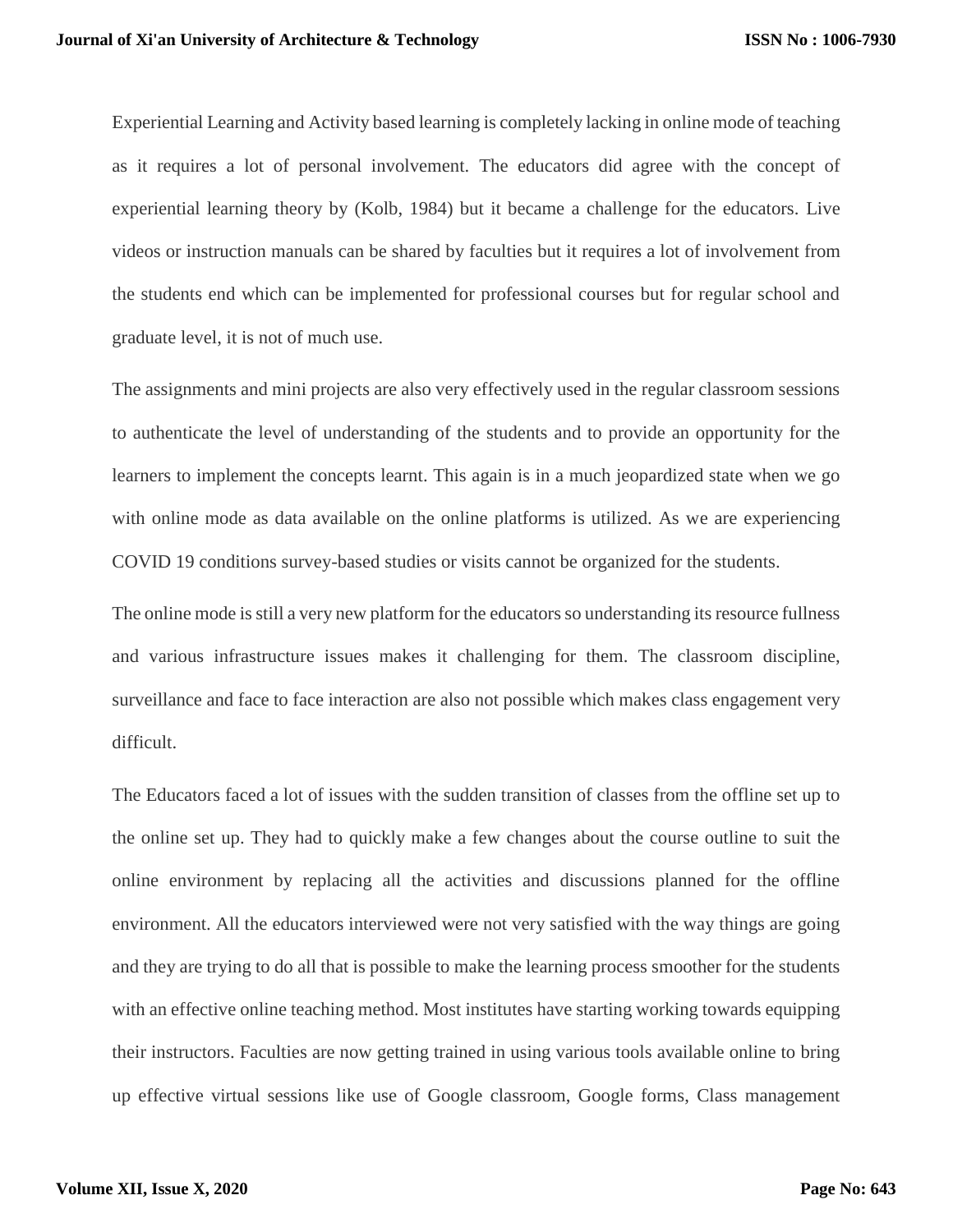applications like Acadly, online assessment applications like Mettl but these measures can be useful for Post Graduate or Professional courses in general online mode cannot be considered very successful in student engagement.

The responses of the educators can be connected to the major parameters as we can sum up the information into following categories:

# *Experiences of the Educators*

The general observation states that online teaching mode has introduced them to a completely new platform. Most interviewees were experiencing this mode of imparting knowledge for the very first time and they were completely not prepared for something like this. The online mode helps to connect with the students and has been opted for imparting knowledge to all the categories of students from primary to Post Graduate. The educators are experiencing lot of difference in the online mode of learning and trying to enrich it by providing suitable material, videos and references online.

## *Challenges and barriers*

The educators are finding it very difficult to maintain interest of the students in the online mode as it is difficult to keep them active all the time there are many incidences when the session are happening in the dormant manner.

The classroom discipline is a challenge as students gets diverted very easily. Assessment and evaluation methods are not very sturdy in online mode. Activity based trainings are not workable as personal interaction is lacking here. Few educators face challenges with the technology itself and this affects the proper flow of information. Network and connectivity is another huge challenge in India and this affects the online classes to a greater extent. Most interviewee expressed that they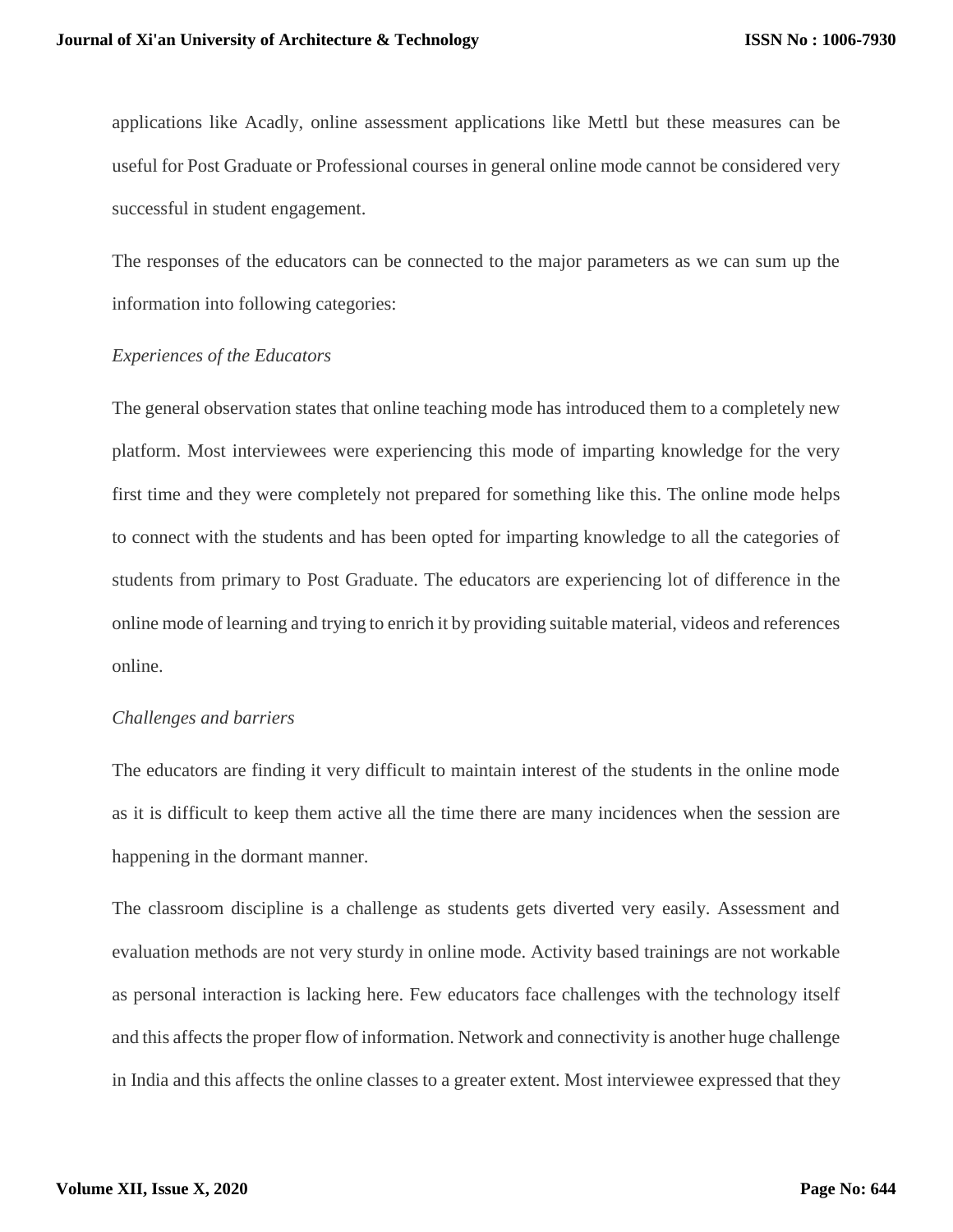are forced to ask all the students to stop video and audio sharing to ensure good connectivity during the sessions. This makes it difficult for the faculty to teach without looking at the faces of the students. Few students also look at this situation as an opportunity to be more lethargic.

# *Solutions Suggested*

The pandemic has caused a great impact in the educational sector especially for the educators. It is to be noted that this is only temporary yet the educator's fraternity needs to do all that it can to ensure effective delivery of information. Proper trainings should be conducted for the instructors to understand online platform and they should be well equipped with the resources available online to schedule effective sessions.

The learning system should be well fragmented and connected so that learning should be easy for students. The assessment mechanism needs to be well developed by introducing latest applications available. It is also suggested that for a successful transfer of knowledge from the educator to the learners, both the educator and the learners must be motivated for that transactional process during this difficult time of crisis. Instructors can try out and explore various interactive tools and techniques to keep the sessions live. Using a lot of multimedia such as explanatory videos and images inducing cognition can be used during the sessions to keep the students interested.

## CONCLUSION AND FUTURE WORK

The outbreak of COVID-19 pandemic brought a lot of businesses and institutions to a halt, but not the education. The outbreak tested the mettle of the educators to go to extents to keep the learning process going. The transition might have not been very easy for both the teachers and the students but the educators seem to be doing all that they can to ensure effective transfer of knowledge. Teachers in the online learning Platform enabled by the Internet need access to tools, processes,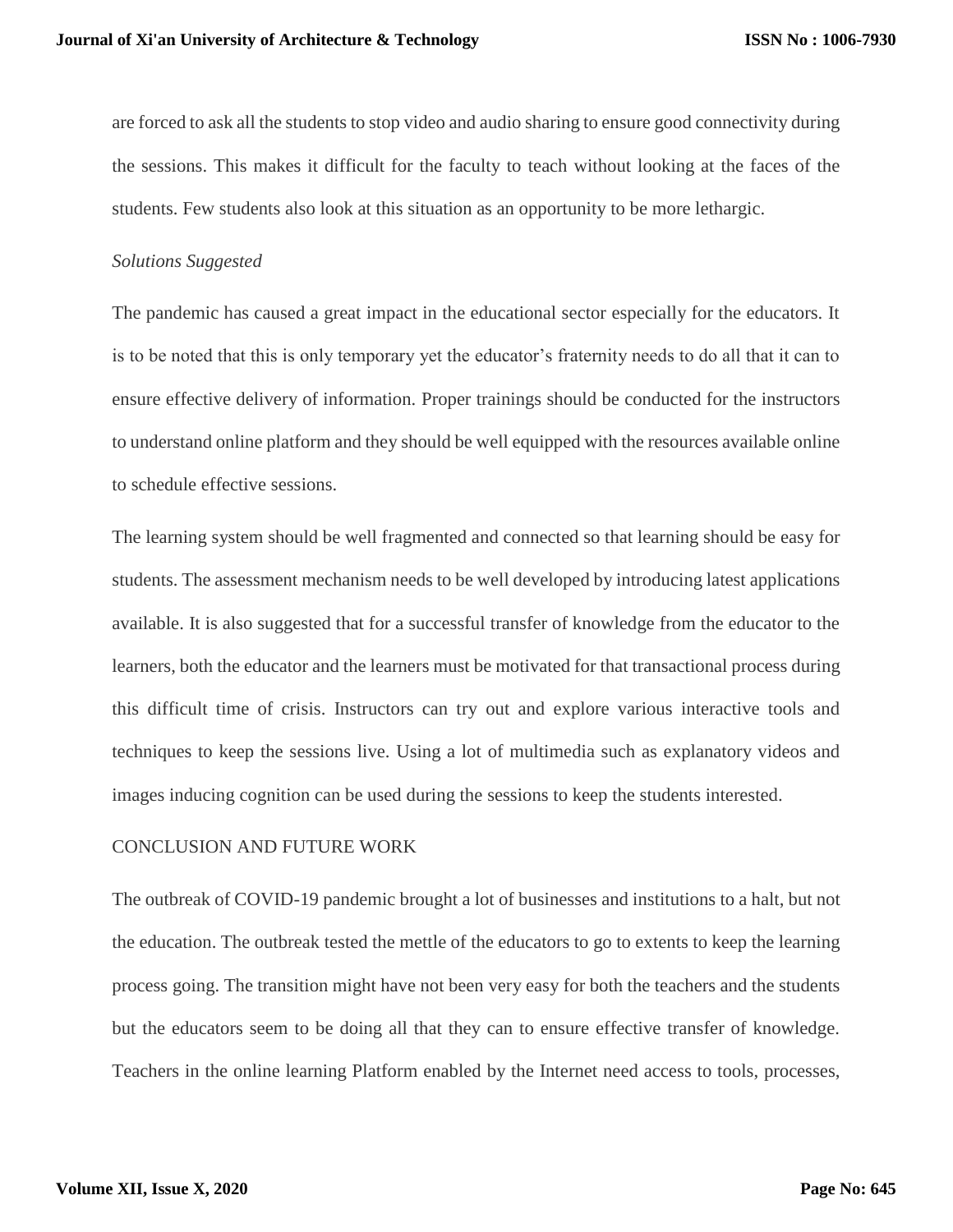and teaching methods equal to or better than those in the classroom. They may also expect that this new environment will not be new for them or their students and that they can apply prior knowledge and experience of teaching and learning to the challenges posed by the new medium. Identifying and specifying the methods of simplifying classroom or educational interaction, and then developing software tools to support this which will enable something more like the intensity, richness and spontaneity of classroom interaction to be achieved in the online environment. The participation from the students is the biggest challenge that reduces the relevance of online teaching can be corrected by proper induction for the students. The course specific tools need to be developed to facilitate online learning process. This situation might be only for a short period of time, but the experience educators can get from during the crisis would help in the longer run as we see most learning going online. Further researchers can focus on studying the barriers and experiences from the perspective of the students. Various other theories of learning can also be used and the same study can be emulated in other regions of the world.

#### **REFERENCES**

Akella, D. (March 2010). Learning together: Kolb's experiential theory and its application. Journal of Management & Organization , 100 - 112.

Alice Y. Kolb, D. A. (2006). Learning styles and learning spaces: A review of the multidisciplinary application of experiential learning theory in higher education. In S. S. RR Sims, Learning styles and learning: A key to meeting the accountability demands in education (pp. 45-91). Nova Science Publishers.

Allen, I. E. (2014). Highered. Retrieved May 5, 2020, from Bay View analytics: https://www.onlinelearningsurvey.com/reports/gradechange.pdf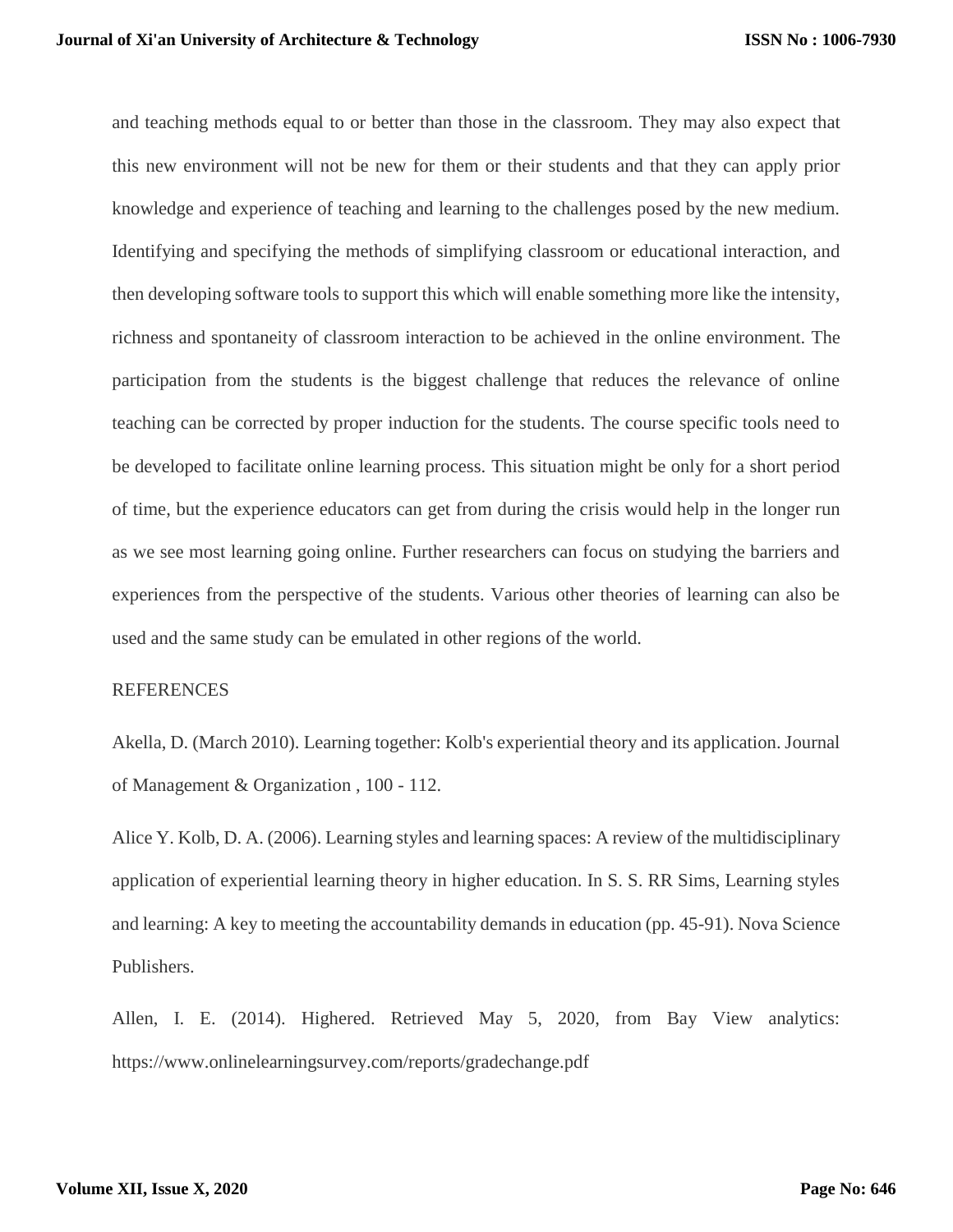Anderson, D. I. (2011). Feedback please: Studying self in the online classroom. International Journal of Instruction , 3–15.

Bada, S. O. (2015). Constructivism Learning Theory: A Paradigm for Teaching and Learning. IOSR Journal of Research & Method in Education , 66-70.

Baran, E. C. (2011). Transforming online teaching practice: Critical analysis of the literature on the roles and competencies of online teachers. Distance Education , 421–439.

Berge, Z. L. (1998). Barriers to online teaching in post-secondary institutions: Can policy changes fix it? Online Journal of Distance Learning Administration , 1–12.

Bin Nafisah S, A. A. (2018). School closure during novel influenza: a systematic review. Journal of Infection and Public Health , 657–61.

Boud D, K. R. (1985). Reflection: Turning experience into learning. London: Kogan Page.

Bruner, J. S. (1961). The act of discovery. Harvard Educational Review , 21-32.

Capra, T. (2011). Online education: Promise and problems. Merlot Journal of Online Learning and Teaching , 288–293.

Chang, C. S.-Y. (2014). University faculty's perspectives on the roles of E-instructors and their online instruction practice. The International Review of Research in Open and Distributed Learning , 72–92.

Choi, H. J. (2006). Difficulties that a novice online instructor faced: A case study. The Quarterly Review of Distance Education , 317–322.

Chris Hughes, L. H. (1998). Online Interactions: Developing a Neglected Aspect of the Virtual Classroom. Educational Technology , 48-55.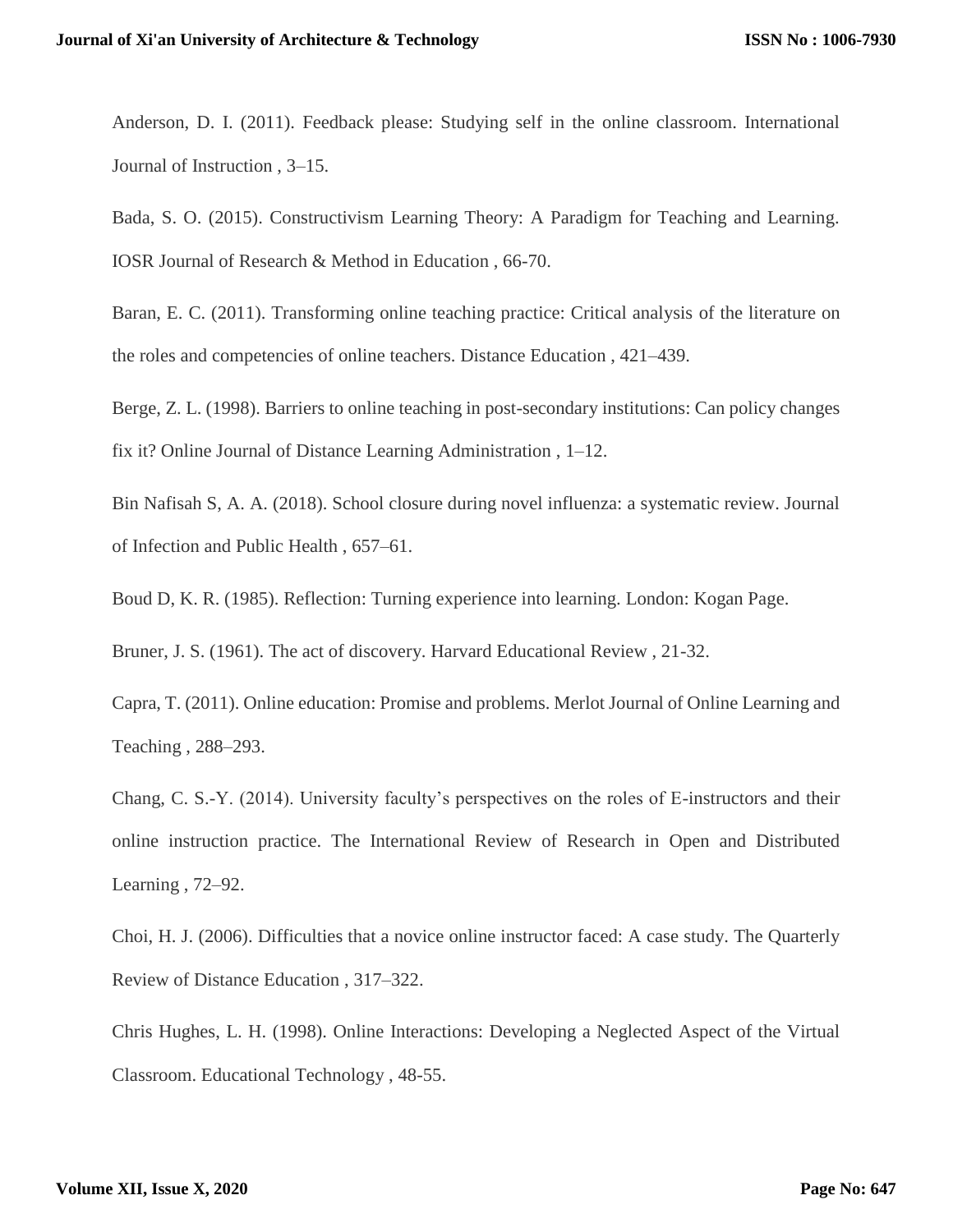Coppola, N. W. (2001). Becoming a virtual professor:Pedagogical roles and ALN. 34th Annual Hawaii International Conference. Hawaii : System Sciences.

Honebein, P. (1996). Seven goals for the design of constructivist learning environments. In B. Wilson, Constructivist Learning Environments: Case Studies in Instructional Design (pp. 11-24). Englewood Cliffs: Educational Technology Publications.

Jackson C, V. E. (2016 ). The relationship between school holidays and transmission of influenza in England and wales. American Juornal of Epidemilogy , 644–651.

Juan, A. A. (2011). Teaching mathematics online in the European area of higher education: An instructor's point of view. International Journal of Mathematical Education in Science and Technology , 141–153.

Julie Tallman, M. A. (2005). Blending Online and Classroom Learning Environments: Reflections on experiences and points to consider. Knowledge Quest , 25-28.

Klauer, K. J. (1985). Framework for a Theory of Teaching. Teaching & Teacher Educarion , 5-17.

Kolb. (1984). Experiential learning: Experience as the source of learning and development. Englewood Cliffs: Prentice Hall.

Kolb, K. A. (2005). Learning styles and learning spaces: Enhancing experiential learning in higher education. Academy of Management Learning and Education , 193-212.

Li, C. I. (2008). An Overview of online education: Attractiveness, benefits, challenges, concerns, and recommendations. College Student Journal , 449–458.

Limperos, A. M. (2015). Online teaching and technological affordances: An experimental investigation into the impact of modality and clarity on perceived and actual learning. Computers & Education , 1–9.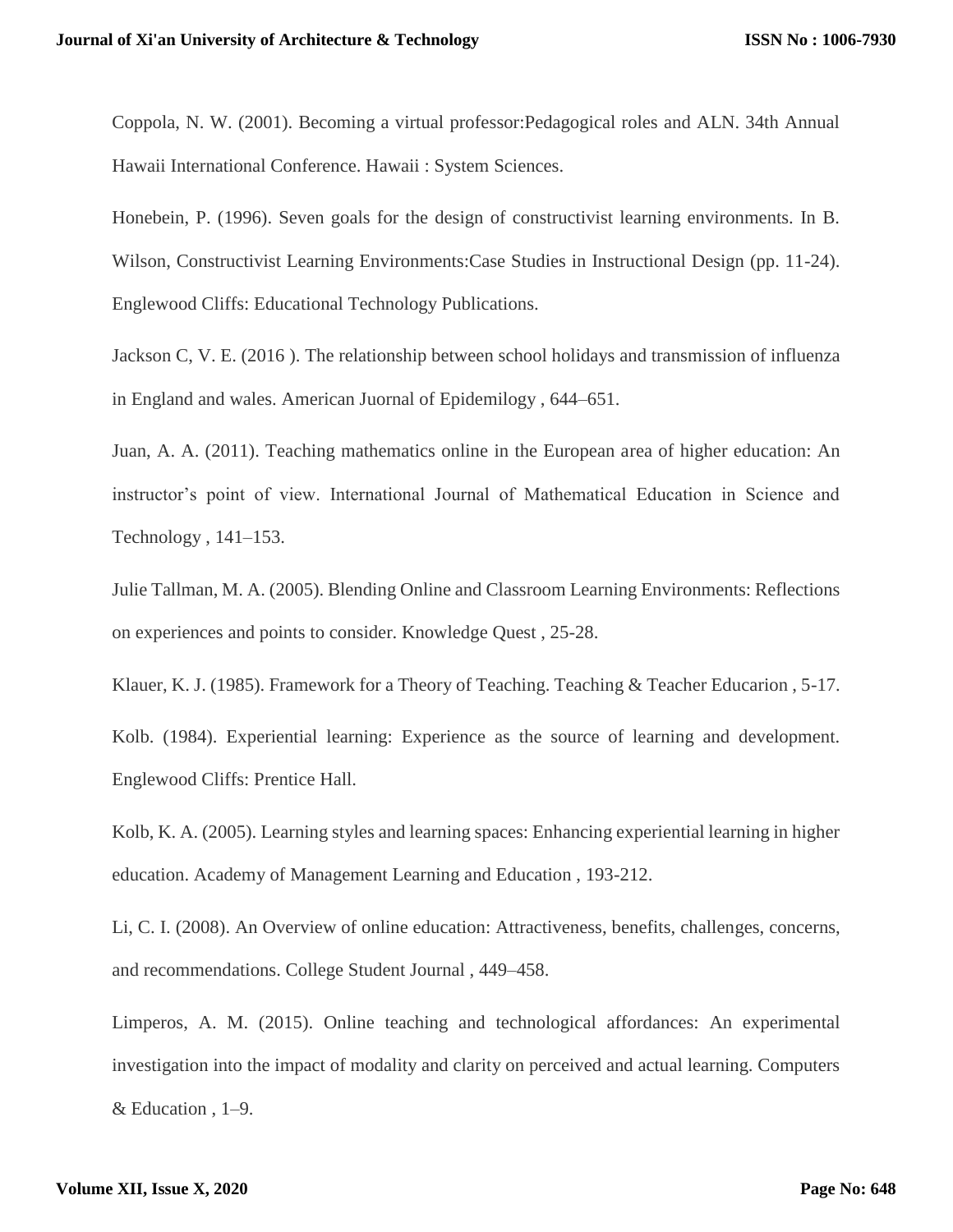Luyt, I. (2013). Bridging spaces: Cross-cultural perspectives on promoting positive online. Journal of Educational Technology Systems , 3–20.

Manilla D. Svinicki, N. D. (1987). The Kolb Model Modified for Classroom Activities. College Teaching , 141-146.

Mansureh Kebritchi, A. L. (2017). Issues and Challenges for Teaching Successful Online Courses in Higher Education:A Literature Review. Journal of Educational Technology Systems , 4–29.

Mellor, A. (1991). Experiential learning through integrated project work: an example from soil science. Journal of Geography in Higher Education , 135-149.

Nichols, M. a. (2009). Strategic e-learning implementation. International Journal of Teaching and Learning in Higher Education , 251-61.

Piaget, J. (1980). The psychogenesis of knowledge and its epistemological significance. Language and learning , 23-34.

Quay. (2003). Experience and participation:Relating theories of learning. The Journal of Experiential Education , 105-113.

Rashid H, R. I. (2015). Evidence compendium and advice on social distancing and other related measures for response to an influenza pandemic. Paediatric Respiratory Reviews , 119–26.

Sprau, R. (2001). I saw it in the Movies:suggestions for Incorporating Film and Experiential learning in the college history survey course. College Student Journal , 101-112.

Tian H, L. Y. (2020). The impact of transmission control measures during the first 50 days of the COVID-19 epidemic in China. medRxiv .